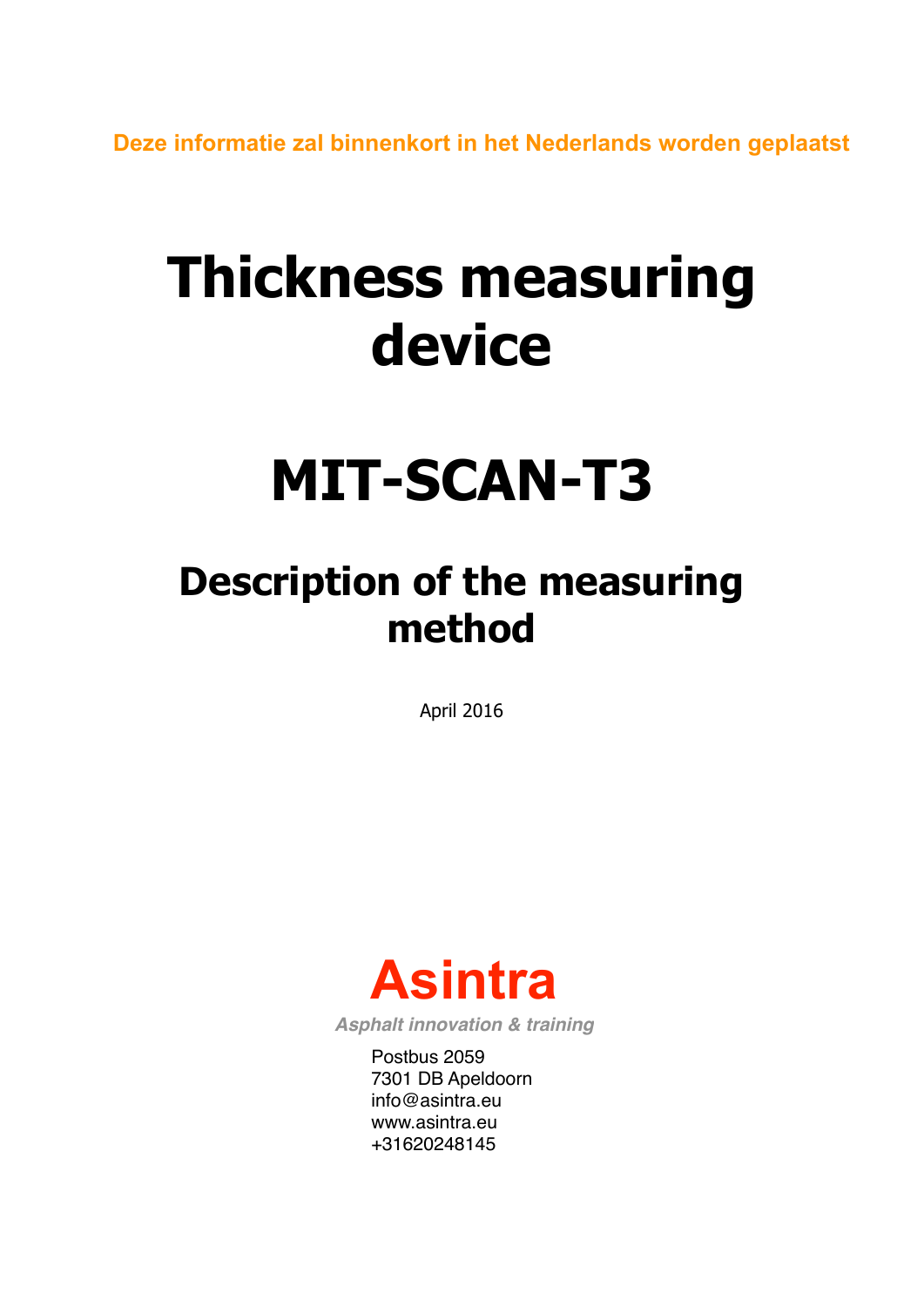## **Table of contents**

- 1. Introduction
- 2. Principles of operation
- 3. Performing a measurement
- 4. Assortment of reflector
- 5. Layout drawing
- 6. Technical specifications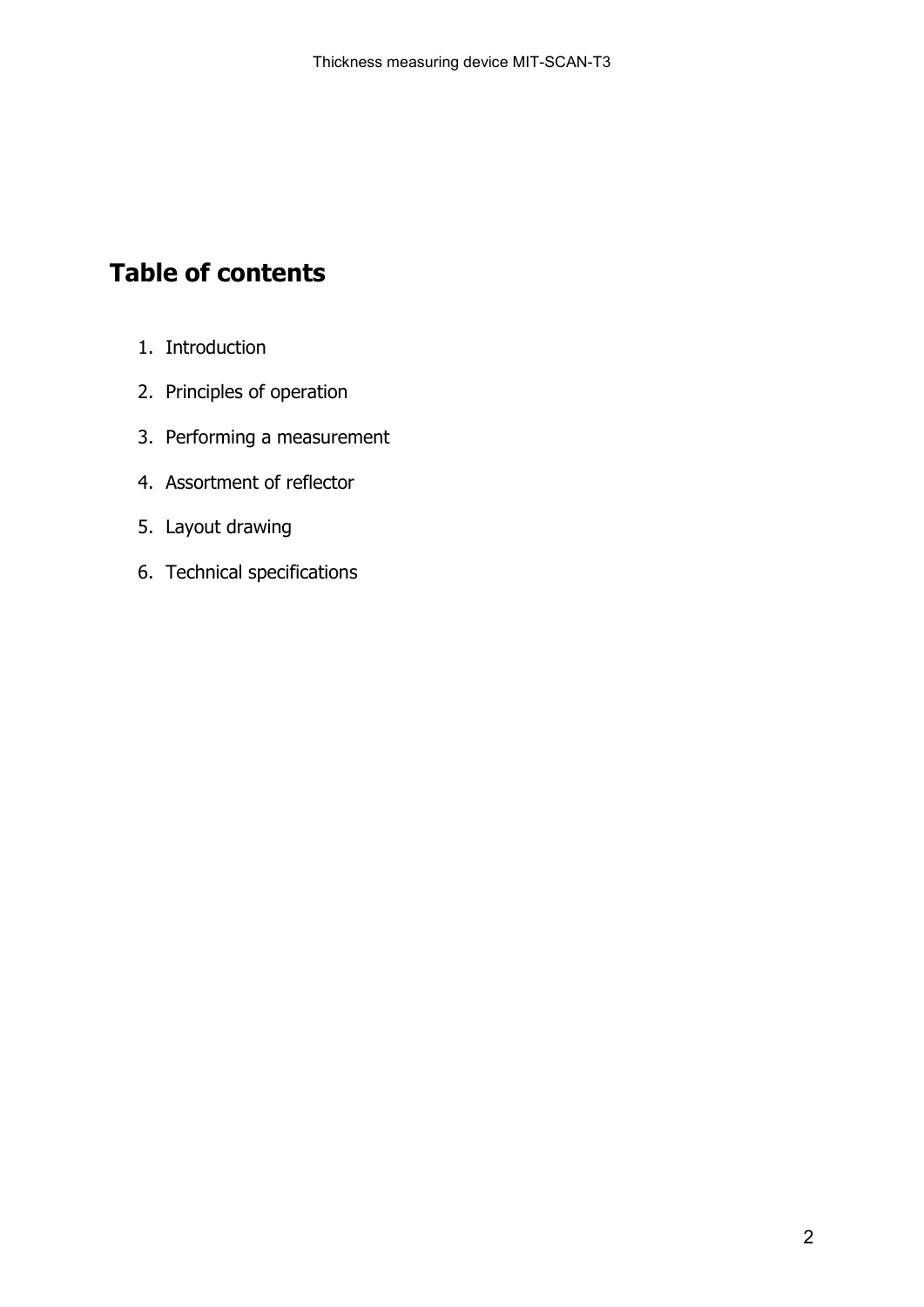## **1. Introduction**

The non-destructive testing system is a cost-efficient method that delivers accurate thickness measurement on asphalt pavement and on concrete (highways) as well as on traffic circulation area pavements, on airfields and harbors. It provides important data necessary for the calculation of construction costs as well as to ensure the quality and life span of the road pavement and for selfmonitoring.

For electromagnetic layer thickness measurements to be carried out reflectors ("antipoles") have to be inserted into the pavement. The electromagnetic layer thickness measurement method is thus used when new roads/circulation areas are to be constructed and when road pavements are renewed and/or always when reflectors have already been inserted.

All types of surfacing material used in building and road construction works - bituminous composites, concrete or blast furnace slag - can be tested non-destructively with the MIT-SCAN-T3.

The innovative technical solution in a non-destructive measurement technology which offers a tool for combining quality assurance with profitability. The new technology provides the chance to optimize construction practices and to cut costs in the execution of construction works.

## **2. Principles of operation**

The thickness testing device MIT-SCAN-T3 uses a pulsed induction method based on electromagnetic eddy current technology. This technology has a high noise immunity. The possibility to acquire data for several physical parameters in one measurement operation improves the quality and validity of the measuring results.



MIT-SCAN-T3 Measurement data are collected by a defined pass over the reflector. During one run, while the reflector is passed over, up to 150 position-dependent measurement points are collected by each of the four receiving sensors.

> The signals received depend on the relative position of the instrument to the reflector as well as the shape, size and material composition of the latter. The relationship between each of these influences and the measurement signal are precisely determined during calibration and implemented in the firmware of the instruments.

> Due to the high number of individual measurement points assessed, the accuracy achieved is superior to that obtained by other methods.

Legend:

- (1) Operating unit
- (2) Sensor head
- (3) Telescopic tube
- (4) Two fixings at the tube
- (5) Display
- (6) Control button
- (7) Search button
- (8) Connection USB, head phones, charger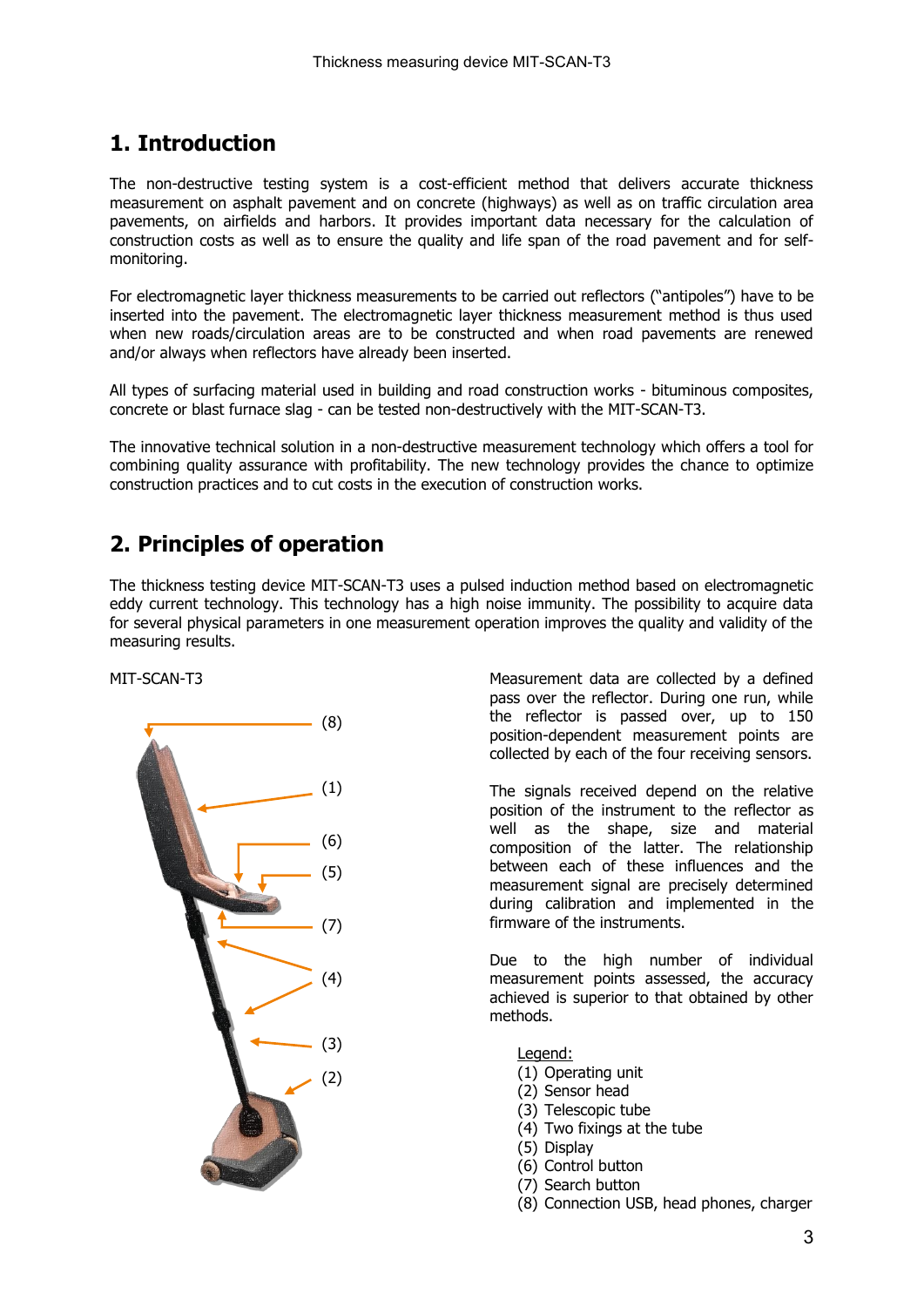In the following figures a schematic illustration shows the physical order of signal generation:

In the measurement sensor there is a current-traversed transmission coil. It generates a timedependent magnetic field (emission field) that penetrates the pavement layer.





At the bottom of the layer is located a reflector (a foil or circular plate of metal). The pulsating magnetic field induces eddy currents in the reflector which subside exponentially and in turn generate a time-dependent magnetic field: the so-called response field.

In the measuring probe there are several sensors that assess the response field in its time course.



The emission field is generated by alternatingly switching the current on and off in very short intervals (in the range of a few microseconds). Once the emission field has completely subsided the response field is measured. In this way an overlap of the response signal and the comparatively strong emission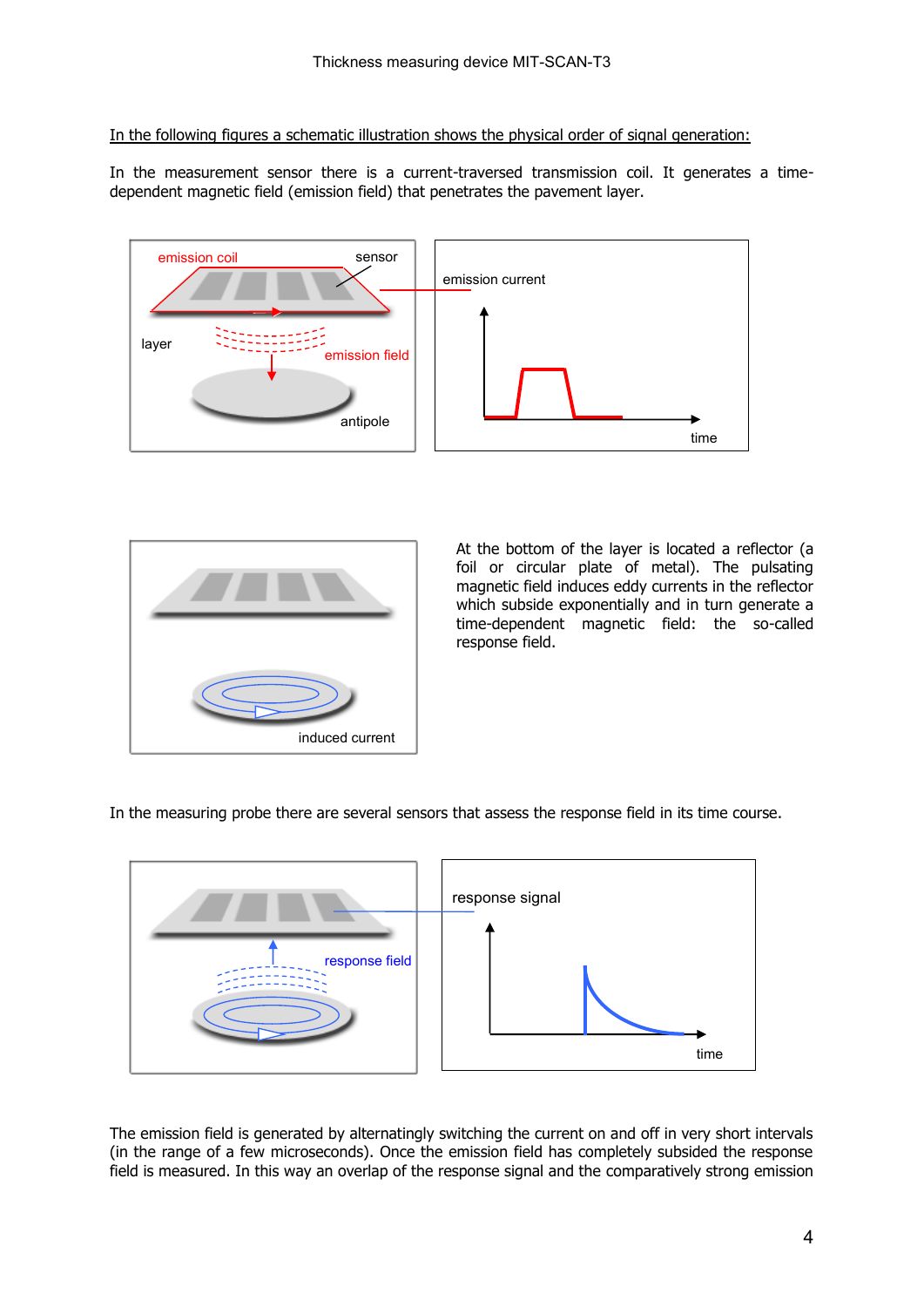signal is avoided. The emission signal does not cause disturbances. Even very weak response fields can be detected so that a high operating range is realized by this method.

### **3. Performing a measurement**

#### **Search mode**

By pressing the search button a continual readout mode for all sensors is activated. The result is displayed as four vertical bars. The length of the bars correlates to the distance of the respective sensor from the reflector. By moving the measuring probe a few centimeters above and along a 2 m wide corridor the reflector can be located. In the figures below the bar diagram on the display and the position of the reflector and the measuring probe are shown schematically.

#### **Schematic illustration of the display image and the position of the reflector and the measurement probe to one another:**



Reflector search mode (example: circular plate of 12 cm diameter ALRO12)

#### **Measurement**

Before starting a measurement, information on the type of reflector used must be correctly entered, because the algorithms applied for calculation of layer thickness are dependent on the reflector type. A measurement is performed by passing the device over the reflector. Rectangular reflectors are passed over perpendicular to their long sides. Since the analysis result also contains the lateral position of the reflector, it is not necessary to exactly determine the reflector center. It needs merely to be detected within a corridor of about 10 cm width. The testing device is positioned about 10 cm with the front wheel to the reflector´s long side. By pressing the measurement button the measurement is started. Measurements are started to be taken by moving the probe in the direction of the reflector. The device is path-controlled and acquires measurement points at intervals of about one centimeter for each sensor while it is moved along the surface of the layer that is under investigation. During measurement, starting from the left, a diagram is created on the display. It shows the calculated average of all four sensor values. In this way, information regarding the measurement situation is provided during the test run. The measurement run is automatically stopped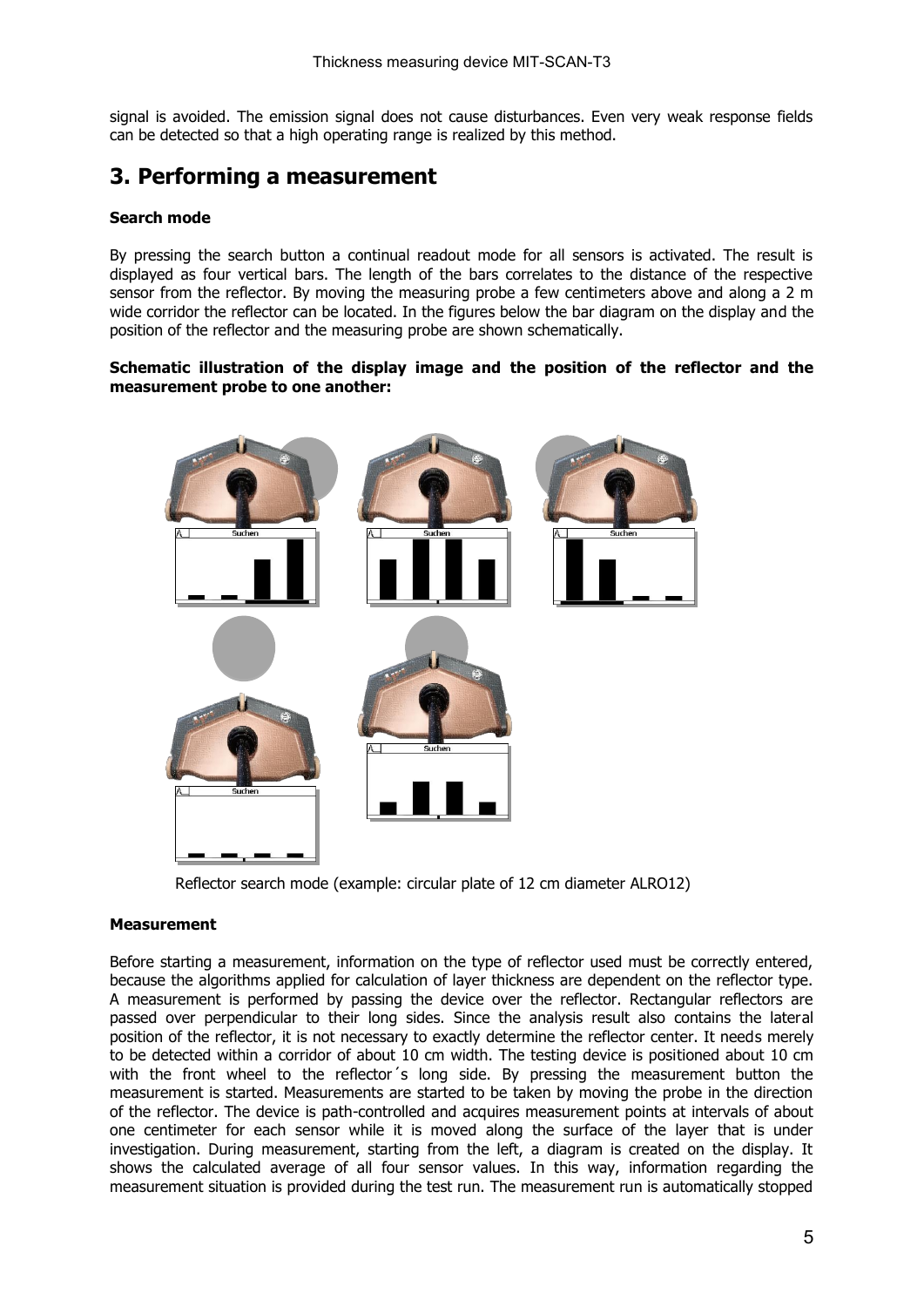when a distance of approx. 1.5 m has been covered. The measurement result is calculated in one second and shown on the display.

#### **Handling of measurement results**

The measurement results/data set is saved and available as a readout on the display. Sometimes the operator prefers data to be written manually into a protocol signed by two persons on the construction site. Later data can be transferred to a desktop PC.

#### **Assessment of the measuring site**

If an unexpected measurement is determined, according to our experience the cause usually is a defect of a foil reflector (deviation of dimension, destruction of the foil). Therefore, provision has been made for determining the length and width of the reflector as well as the material quality. This should be accomplished immediately after the depth measurement has been carried out by passing over the foil reflector twice - once in perpendicular and once in parallel to its long axis. The quality of reflector is a value calculated from the thickness of the material and electrical conductance.

### **4. Assortment of reflector**

The choice of the reflector material is dictated by where the reflector is to be placed (concrete or asphalt), while the reflector type (sheet metal, foil and dimension) determines the position of the reflector in the layer and the maximum layer thickness that can be measured. It is important to meet requirements on the minimum surfacing layer when using sheet metal formats.

Only those reflectors that have been implemented in the firmware by MIT and which are mentioned in the operating manual can be used. Reflector material has to be standardized and certificated by the manufacturer.

MIT recommends the use of circular plates for the following reasons:

Circular plates can easily be inserted; in general they are placed directly in front of the paver without adhesives.

Circular plates are very robust against incidental damage during installation and thus ensure high precision measurements.

The direction of the measurement path over the reflector can be chosen randomly. This enables the taking of measurements also under unfavorable conditions.

Circular plates can be produced at a low-cost.

| <b>Designation</b> | <b>Application</b><br>area | Layer type                                       | <b>Minimum</b><br>surfacing layer | <b>Measurement</b><br>range |
|--------------------|----------------------------|--------------------------------------------------|-----------------------------------|-----------------------------|
| <b>AL RO 07</b>    | Asphalt                    | Surface course                                   | $15 \text{ mm}^*$                 | 15 - 120 mm                 |
| <b>AL RO 12</b>    | Asphalt                    | <b>Binder</b>                                    | $40 \text{ mm}$                   | 15 - 180 mm                 |
| <b>AL RO 30</b>    | Asphalt                    | Base                                             | $120 \text{ mm}$                  | 40 - 350 mm                 |
| <b>ST RO 30</b>    | Concrete                   | Subconcrete                                      | 120 mm                            | 40 - 350 mm                 |
| $*$                |                            | When plastic aggregates are used etherwise 20 mm |                                   |                             |

#### **Table of MIT-circular plates:**

\*): When plastic aggregates are used, otherwise 20 mm.

Minimum surfacing layer: The minimum surfacing layer is the thickness of the material from reflector to the road surface on a completed road construction.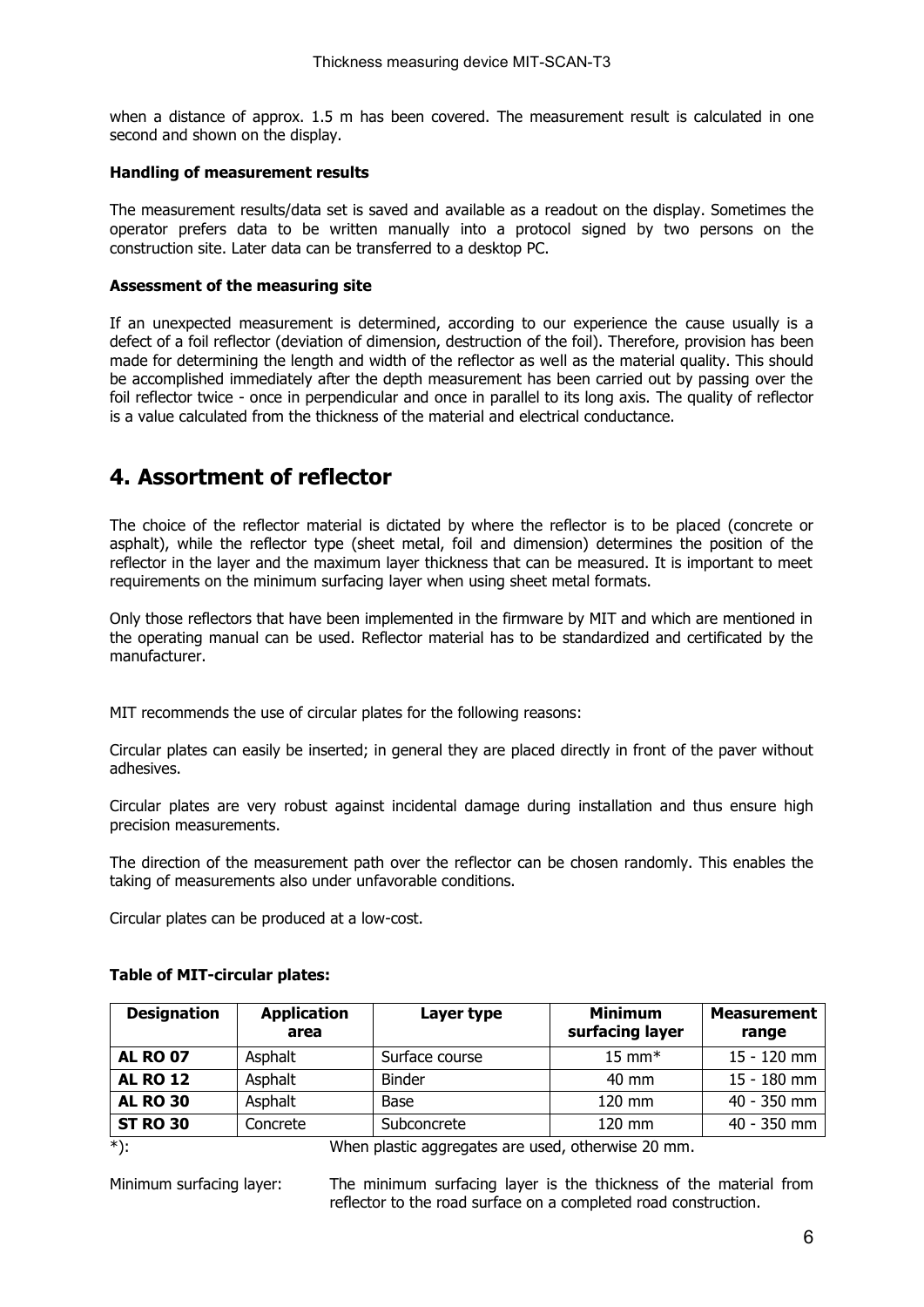## **5. Layout drawing**

The layout drawing determines the type of reflector to be used and its position in the road. The following rules should be observed:

#### A. Testing site

The testing site should include all reflectors necessary to measure all constructed layers in one road location (maximally three reflectors).

The reflectors are placed under the layer that is to be tested. Rectangular reflectors are placed with the long side parallel and minimum 1 m from the road border. The reflectors for the different layers are placed in direction of construction with a minimum distance of 1 m between them. For implementation of these layout rules it will be necessary to make exact side markings. There should be no other metals within 1 m of the testing site and the individual sensors.

#### B. Arrangement of testing sites

The number and arrangement of the testing site depends on the length of the construction section and road width. For roads up to 5 m width, the test points are arranged alternatingly to the left and to the right (in zig/zag). The distance between test points for short construction sections (length about 500 m) is 20 m and for long sections, it is up to 50 m. In multi-lane roads the three test points are arranged right, middle and left in one line perpendicular to the road border.

The arrangements given for the test points provide a sufficiently high statistical assurance regarding evaluation of construction performance. The client and the construction firm may agree on other arrangements if the individual situation requires deviations.

#### Scheme of layout drawing:

| complete pavement                                              |                                     |        |                 |        |  |
|----------------------------------------------------------------|-------------------------------------|--------|-----------------|--------|--|
|                                                                | $\boxed{B}$<br>$\Box$<br>$\sqrt{2}$ | left   |                 |        |  |
| 回国田                                                            |                                     | middle |                 |        |  |
| 回国田                                                            |                                     | right  |                 |        |  |
| driving direction                                              |                                     |        |                 |        |  |
| $D =$ Surface coarse $B =$ medium coarse $T =$ Base coarse     |                                     |        |                 |        |  |
| pavement (half-paged fixture)                                  |                                     |        |                 |        |  |
|                                                                | 回国国                                 |        |                 | ∥eft   |  |
|                                                                |                                     | B      |                 | middle |  |
| 回回口                                                            |                                     |        |                 | middle |  |
| $\boxed{\mathbb{D}}$ $\boxed{\mathbb{B}}$ $\boxed{\mathbb{T}}$ |                                     |        | <b>B</b> T<br>D | night. |  |